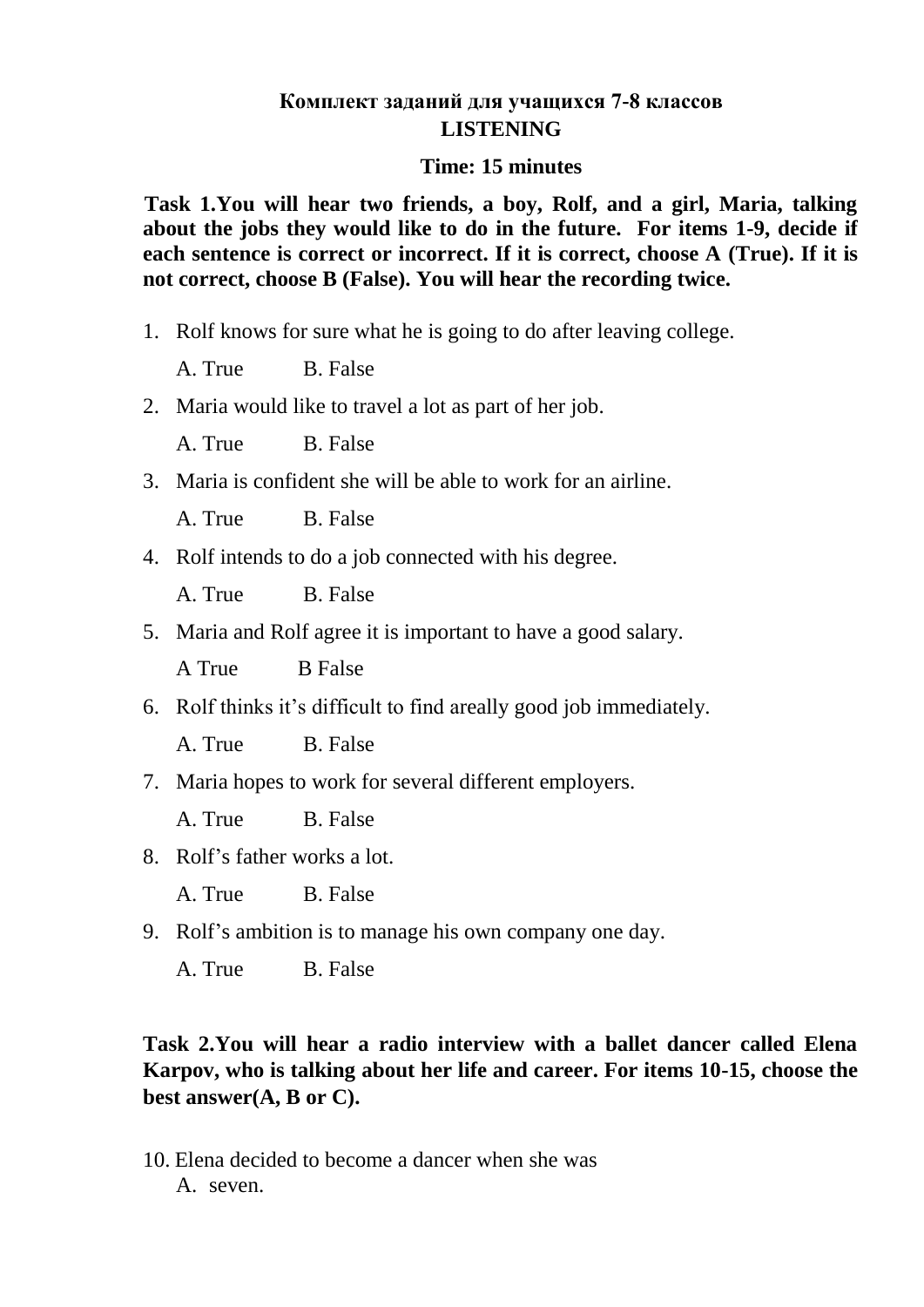- B. nine.
- C. eleven.
- 11. At ballet school in New York, Elena
	- A. was the only student from Bulgaria.
	- B. found learning the language hard.
	- C. learned to be independent.
- 12. What does Elena say about the ballet called *Cinderella?*
	- **A.** Children will enjoy it.
	- B.The music was unfamiliar to her.
	- C. She saw it when she was a child.
- 13. In her free time, Elena likes to
	- A.go sightseeing.
	- B.go to clubs.
	- C.go shopping.
- 14. What does Elena often do for her fans?
	- A. She gives them a flower.
	- B. She signs one of her photographs.
	- C. She sends them a free ticket.
- 15. What does Elena like best about her job?
	- A. appearing on television.
	- B. doing something she loves.
	- C. travelling to different countries.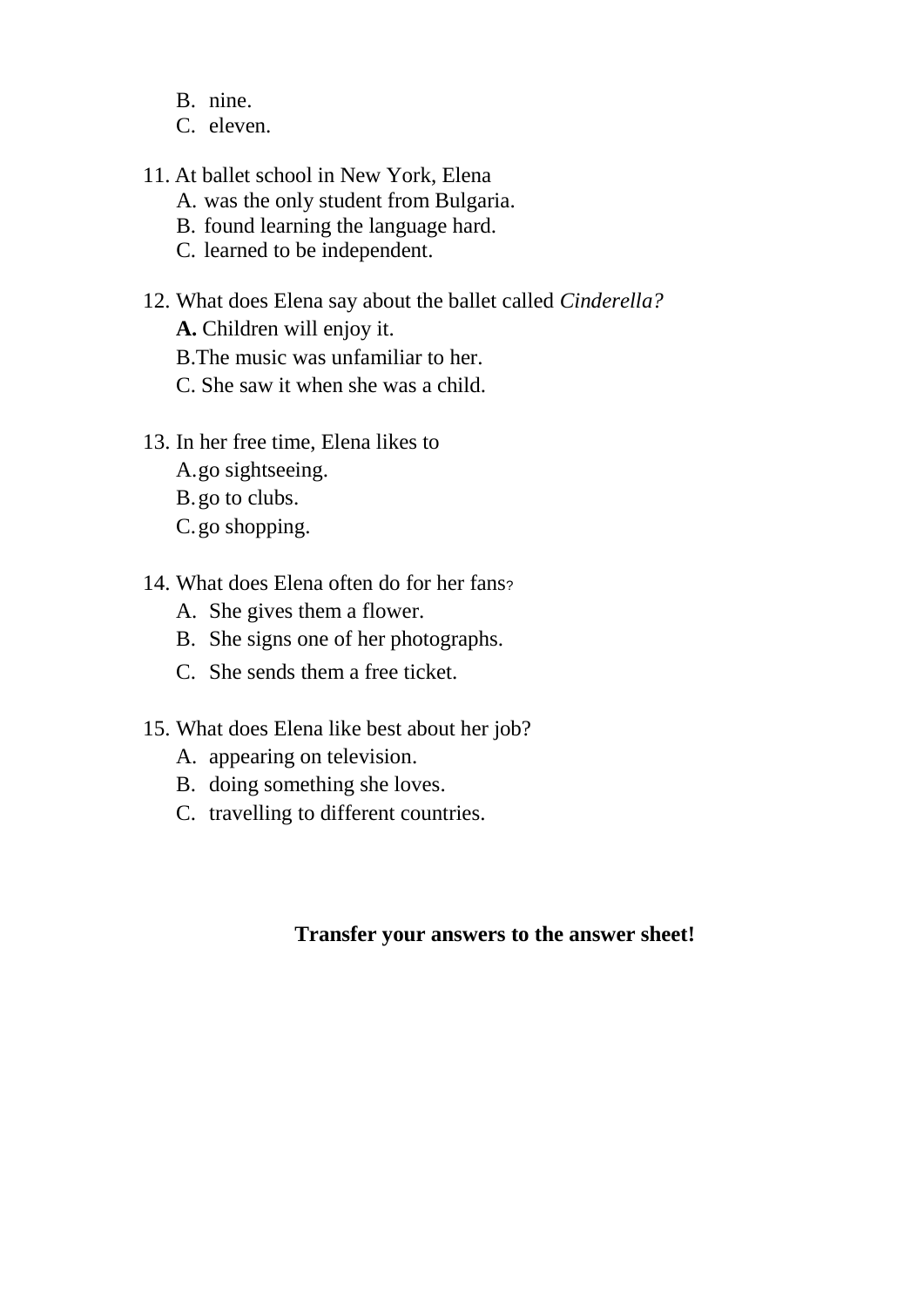### **READING**

#### **Time: 15 minutes**

**Task 1. Look at the sentences below about а hot-air balloon festival. Read the text to decide if each sentence is соrrесtоr incorrect. lf it is correct, mark А on your answer sheet. lf it is not correct, mаrk В on your аnswеr sheet.**

- 1. The Albuquerque Ваllооn Festival lasts over а week.
- 2. The first festival took place at the opening of the local radio station.
- 3. The pilots use hand signals to communicate with each other.
- 4. The 'balloon glow' happens before sunrise and after sunset,
- 5. Members of the public are forbidden to enter the balloon take-off area.
- 6. Some advertising balloons join in the festival.
- 7. You can take а balloon ride to the top of the nearby mountains.
- 8. You can watch а firework show every evening of the festival.
- 9. The geography of the area around Albuquerque makes it particularly suitable for ballooning.
- 10. Visitors should be prepared for а range of temperatures.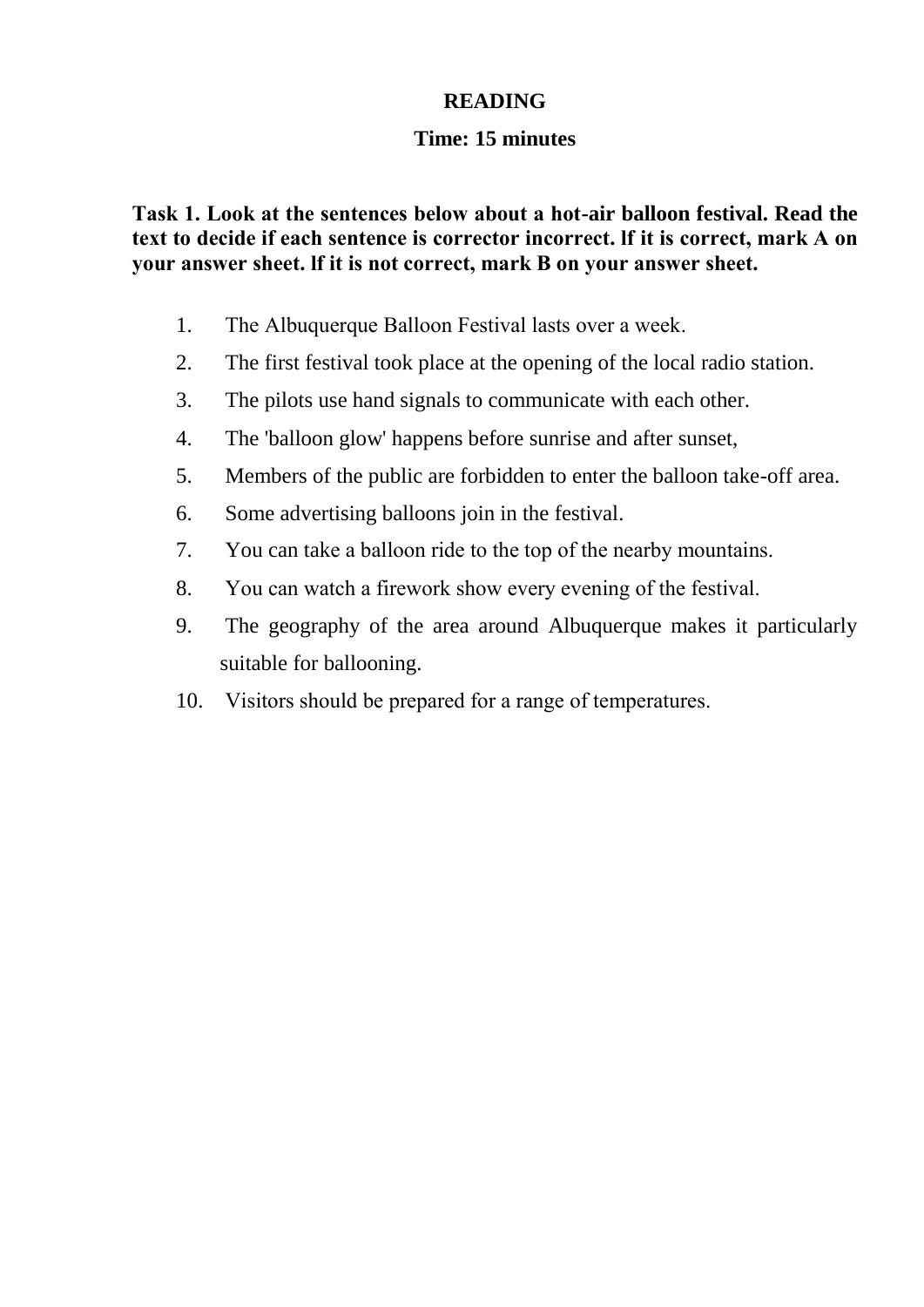### **The Albuquerque Balloon festival**

# **Every autumn, the sky above the desert city of Albuquerque in the southwestern United States turns into а mass of bright colours. This is the Albuquerque Balloon Festival, an annual day event.**

The first festival was held in 1972 to celebrate the 50th birthday of the local radio station. There were about а dozen hot-air balloons and they took off from the car park in the middle of Albuquerque. Frоm these small beginnings, the festival has grown steadily. This уеаr at least а thousand balloons from over one third of the countries of the world are expected at its сurrеnt out-of-town site.

#### **What to see**

The pilots are in radio contact with еасh оthеr and all light up the burners of their balloons at the same time. These аrе known as 'balloon glows' and аrеаn opportunity to take fantastic photographs. However, you must arrive just after night has fallen or before 5.З0 am to see these "glows" as the balloons rise into the dark sky.

During the day, you can walk around among the balloons and chat to the pilots as they рrераrе for take-off. The balloons come in all sizes and colours, some in the shapes of animals or саrtооn characters - and, of course, well-known products such as varieties of soft drinks and fast food. Kids will love it.

ln the afternoon, why not take to the sky yourself by arranging а balloon flight over the desert with one of the mаnу companies offering balloon rides? Аnоthеr possibility is to take the cable саr frоm the desert floor to the top of the nearby mountains, the longest such ride anywhere, and enjoy а bird's-eye view of the festival. Тhеrе are plenty of other attractions for visitors of all ages, including balloon races and firework displays on the opening evening and the last three evenings of the festival.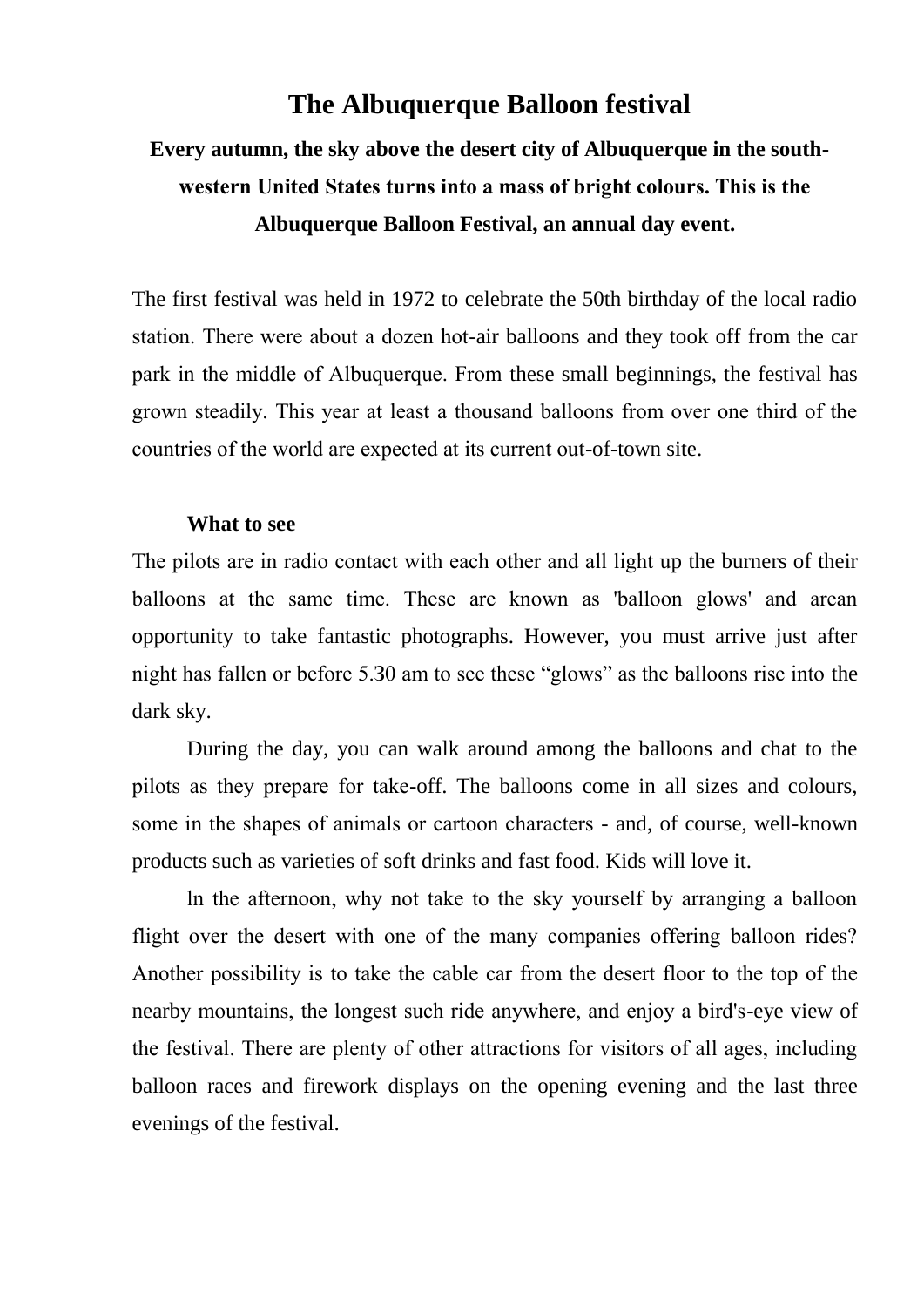#### **The Albuquerque Вох**

This is а local wind раttеrn that creates perfect conditions for balloonists. The Sandia Mountains protect the balloons from strong winds, and at the same time create gentler currents of wind at different heights. This means that by rising or descending, skillful pilots can control the direction of their balloons.

#### **Practical advice**

Buy your tickets in advance (they are available online) and save yourself а long wait to get into the festival site. Wear several layers of thin clothing. At night and in the еаrlу morning it can be quite cool, but during the day sunglasses and suncreamаrе essential. Bring а flashlight for night-time events and, of соursе bring уоurсаmеrа. lfуоu'rе not а digital photographer, you'll nееd high-speed film for evening and night-time pictures.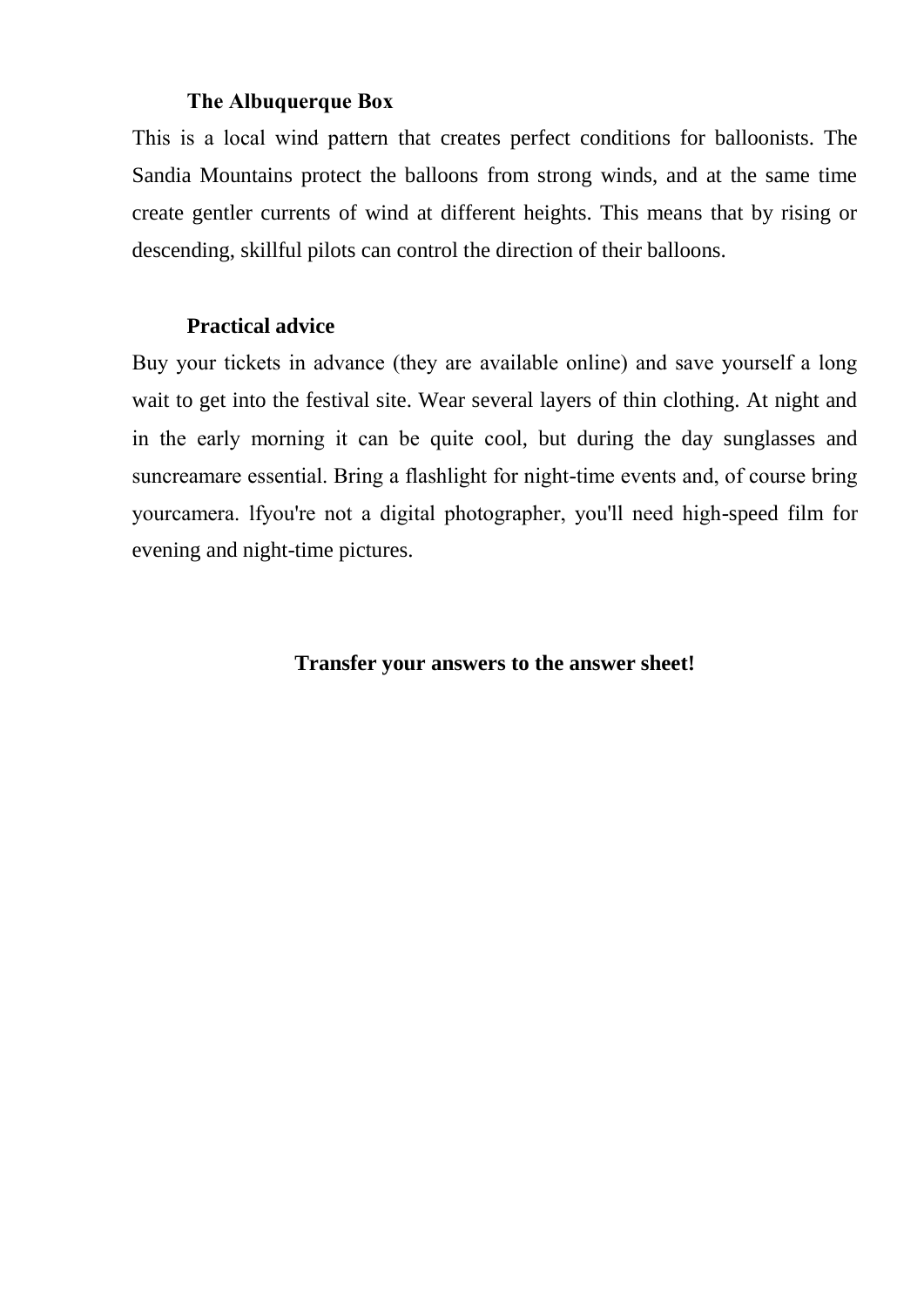### **USE OF ENGLISH**

#### **Time: 30 minutes**

### **Task 1.For questions 1-9 choose the best variant A, B, C or D to fill in the blanks.**

1 The office manager doesn't of staff wearing jeans to work. A admire B approve C respect D appreciate 2 Witnesses say the lorry driver was \_\_\_\_ for the accident. A likely B guilty C responsible D probable 3 The Australian city of Sydney is for its bridge and opera house. A proud B famous C impressive D outstanding 4 Sadly, there are always a few who are  $\qquad$  of other people's achievements. A jealous B angry C greedy D dissatisfied 5 After three attempts, Tom finally \_\_\_\_ in passing his driving test. A fulfilled B managed C achieved D succeeded 6 Clara's younger sister \_\_\_\_ on going with her to the party. A insisted B requested C required D demanded 7 The events shown in this film are \_\_\_\_ on a true story. A fixed B based C set D rested 8 Isabel isn't a greedy person. She's with what she already has. A positive B glad C cheerful D satisfied 9 A good friend is someone you can always \_\_\_\_ on to help you. A believe B trust C rely D bargain

### **Task 2.For questions 10-15 decide if the sentences are correct or not. If a sentence is correct, put a tick (***V).* **If there is a mistake in a sentence, choose the part (A, B, or C) the mistake is in.**

Example

| 0 The trip along the river was cancelled because bad weather. |  |  |
|---------------------------------------------------------------|--|--|
|                                                               |  |  |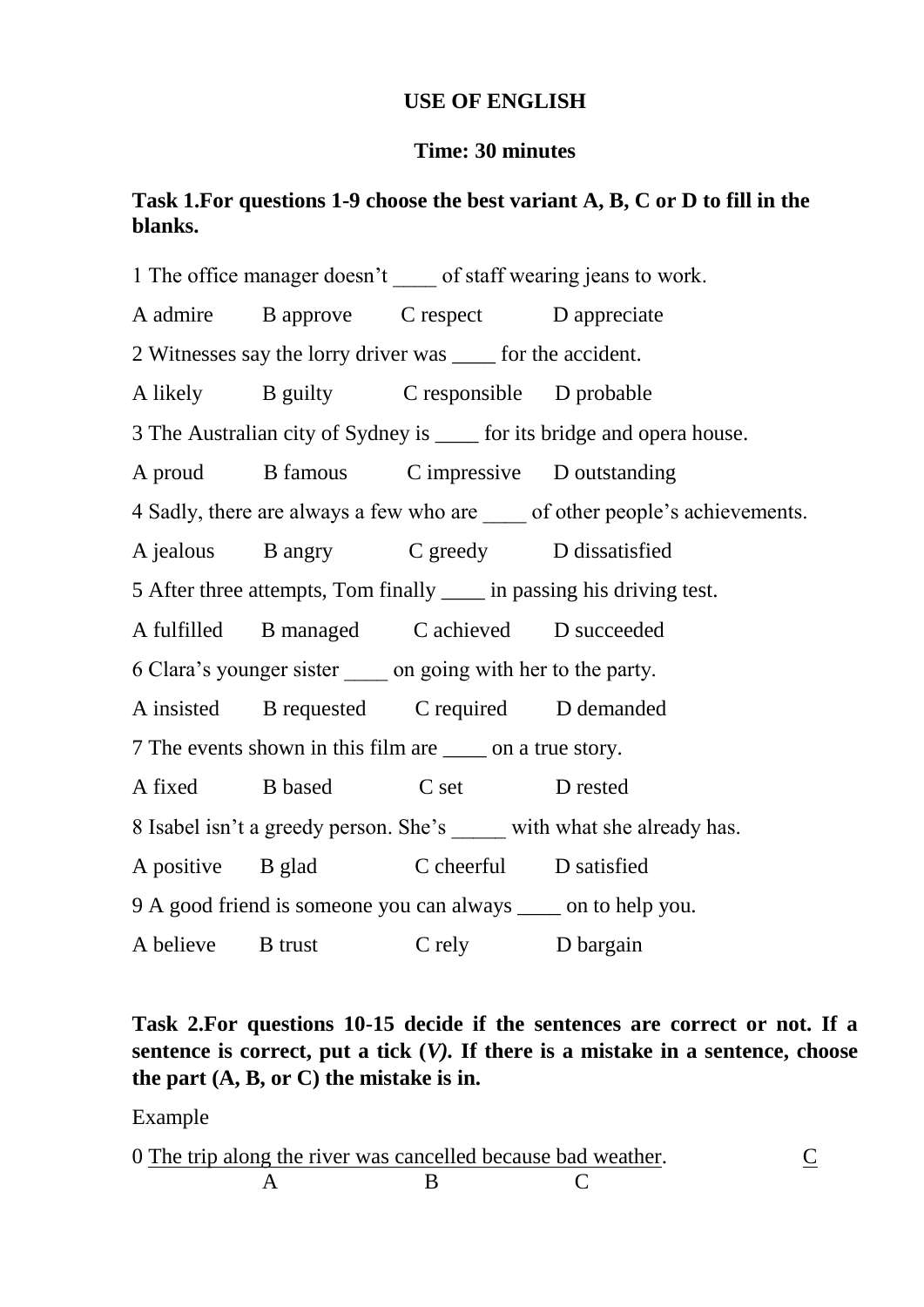| A                                                                             |  |  |  |  |
|-------------------------------------------------------------------------------|--|--|--|--|
| 11 She suggested to light a fire so we could burn the documents.              |  |  |  |  |
|                                                                               |  |  |  |  |
| 12 I'm enclosing a telephone card in case your mobile doesn't work in Italy.  |  |  |  |  |
| к                                                                             |  |  |  |  |
| 13 They invited me to a pop concert which took place in Rio last month.       |  |  |  |  |
| A                                                                             |  |  |  |  |
| 14 The St Paul's Cathedral was built by Sir Christopher Wren between 1675 and |  |  |  |  |
|                                                                               |  |  |  |  |
| 1711.                                                                         |  |  |  |  |
|                                                                               |  |  |  |  |

15 She trusts him a lot and always takes his advices. A B C

**Task 3.For questions 16-20 decide if the sentences are true or false. If a sentence is true, put T, if it is false, put F.**

- 16 The emblem of Northern Ireland is the red rose. \_\_\_
- 17 The longest river in the UK is the Severn.
- 18 The capital of Wales is Belfast.
- 19 Whitehall is a mediaeval building in the centre of London. \_\_\_
- 20 Horatio Nelson was a hero of the battle of Waterloo.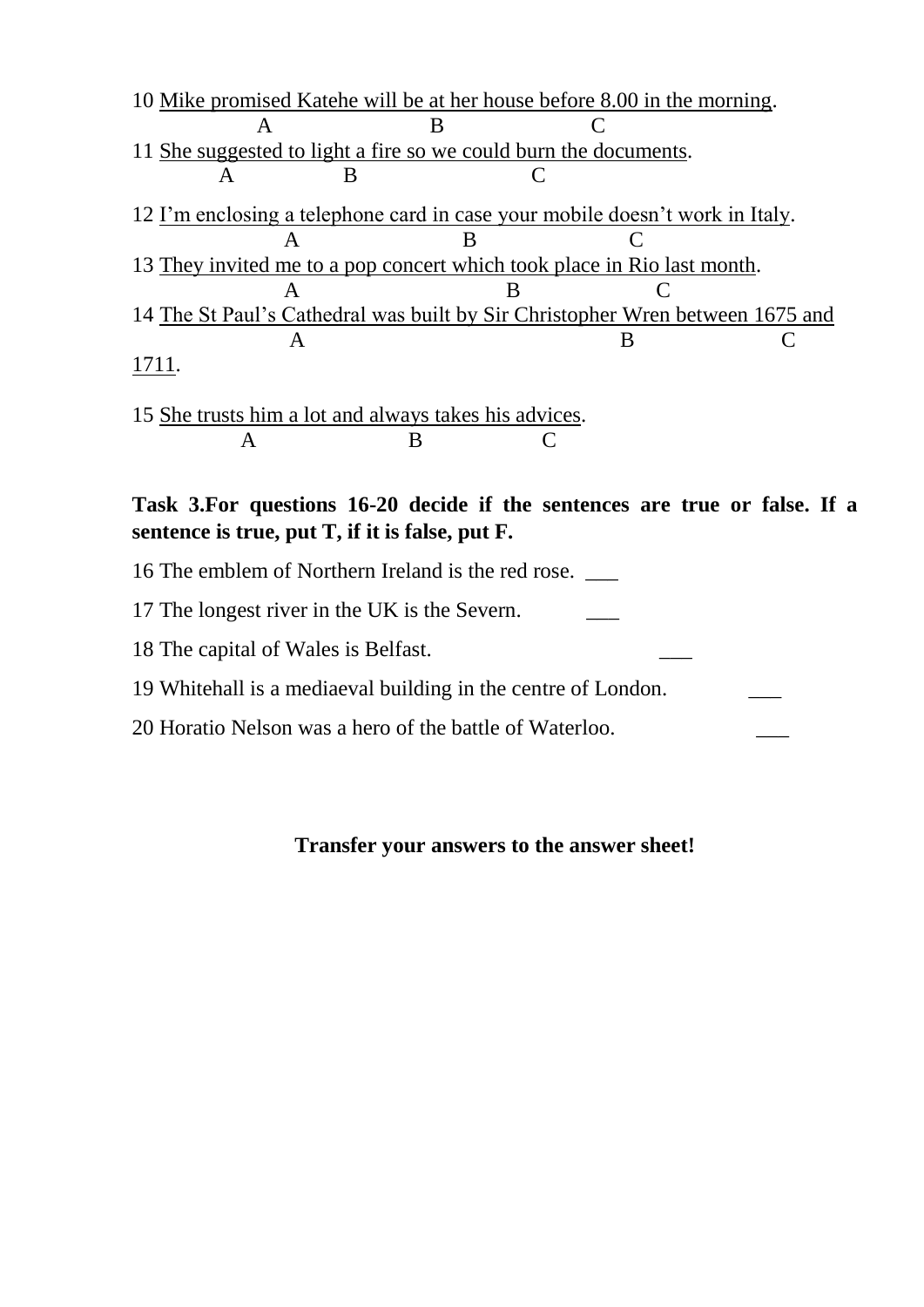### **WRITING**

### **Time: 30 minutes**

- Your English teacher has asked you to write a story.
- Your story must begin with this sentence:

### *As the man left the café, Maria saw this phone was still on the table.*

Write your story in about **100 words** on your answer sheet.

### **Do not forget about the following information:**

- 1. Think about what the story is going to be about and what is going to happen in the story.
- 2. Describe characters/ a character.
- 3. Pick an interesting setting.
- 4. Think of an ending.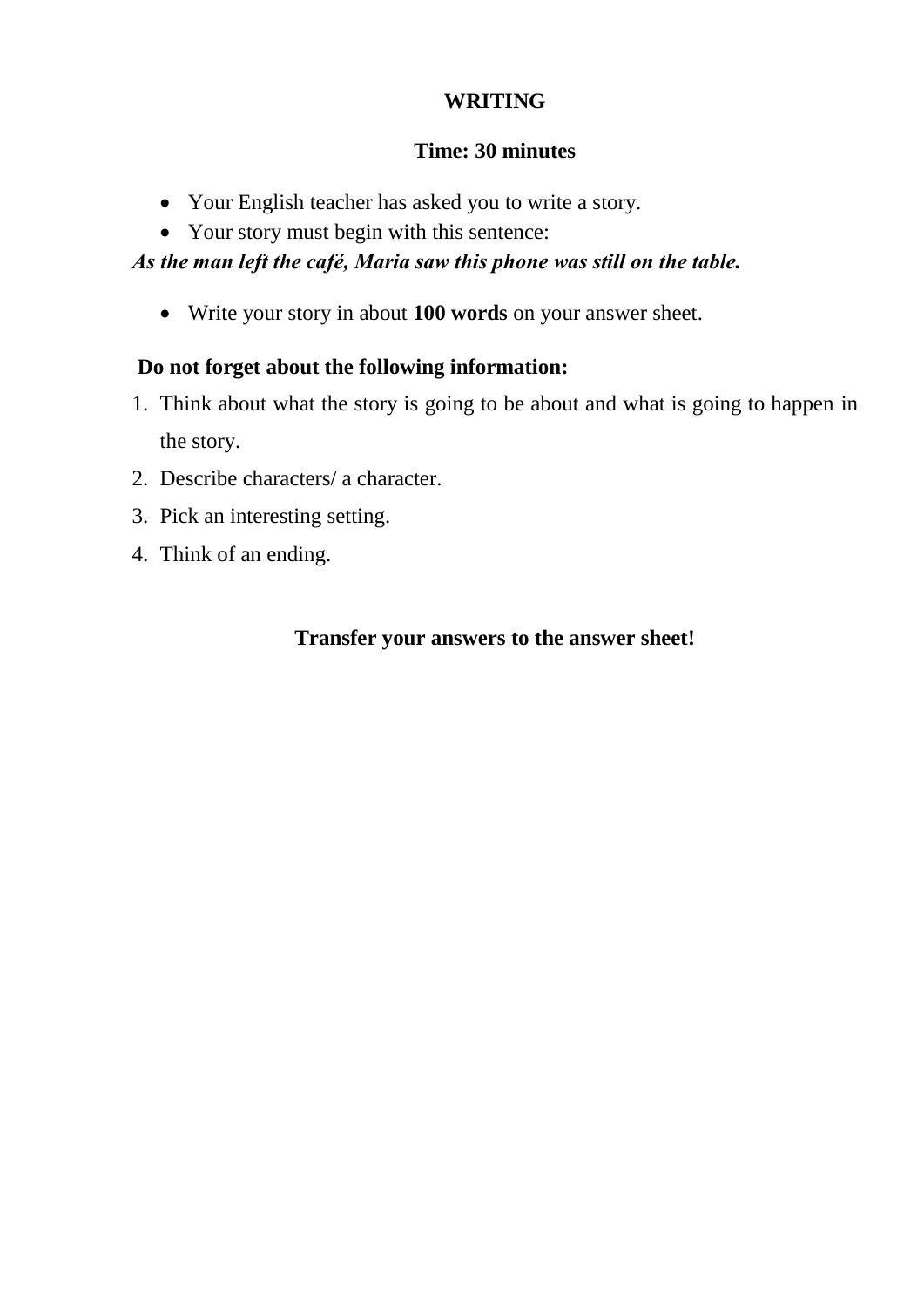#### **Tapescript: Task 1**

#### *Now we are ready to start. Listen carefully. You will hear the recoding twice.*

Maria: What do you want to do when you leave college, Rolf?

Rolf: I haven't decided yet, Maria. I might go travelling for six months and then look for a job. How about you?

Maria: I hope to start work straight away.

Rolf: Do you know where?

Maria: Well, I'd prefer to live near my family, but I want to see the world too. So I'd hope to have plenty of trips for work.

Rolf: You could get a job within an airline company.

Maria: Mmm… that'd be great, but it's hard to get into.

Rolf: I know lots of people apply for that kind of work. But you are good at languages – I'm sure they'd accept you.

Maria: I hope so. Have you really not decided what job you'd like?

Rolf: It's difficult. My degree's in music, but I definitely don't want to be a music teacher. I'll probably look for something completely different.

Maria: Oh… that's a shame why not become a music teacher? You'd get long holidays.

Rolf: But if I got a job in business, I could earn far more money.

Maria: Lots of people say money doesn't matter, and you should just find a job you enjoy. But I think a job has to pay well so you could live comfortably.

Rolf: Mmm… that's exactly how I see it.

Maria: Do you think you'll have lots of different jobs before you find a really good one?

Rolf: I expect so. No-one finds the perfect job immediately…

Maria: I'd like to find a job I really like, and stay with the same company for at least ten years…

Rolf: Oh, I see, that's interesting.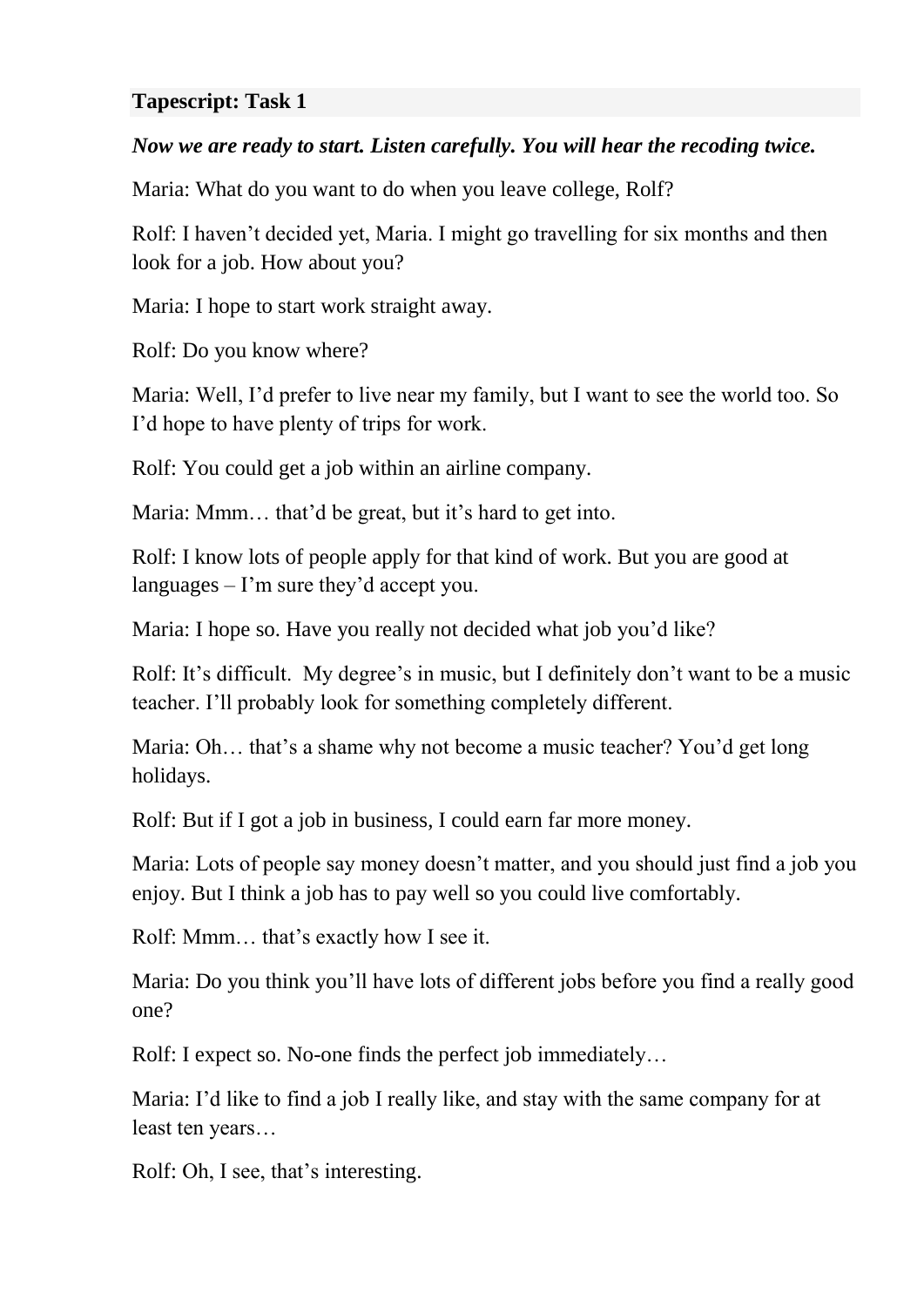Maria: Your father has his own business, doesn't he?

Rolf: Yes, but I don't want to work for him.

Maria: But he could help you set up your own business.

Rolf: I couldn't imagine doing that. I know how many hours my father has to work.

Maria: Mmm... your free time's important to you, isn't it?

Rolf: It certainly is!

Maria: [laughing] Right…

*Now listen again.*

### **Tapescript: Task 2**

### *Now we are ready to start. Listen carefully. You will hear the recoding twice.*

Interviewer: My guest today is the star of the London Ballet Company, 22- year old Elena Karpov. Elena, you were born in Bulgaria. Did you always want to be a dancer?

Elena: Well, I was a very lively little girl, so at the age of seven my mother sent me to gymnastics classes. When I was nine, I went on to ballet lessons and from that moment I knew that I wanted to spend my life dancing. Two years later, when I was eleven, I won a place at the New York Ballet School.

Interviewer: So you had to move to the United States. Did you miss your family?

Elena: Oh yes. At first it was difficult being away from home and not knowing a lot of English. But it taught me how to look after myself and not to depend on others. There were other Bulgarian students there, and we actually found it quite easy to learn enough English to take part in the lessons with the other students.

Interviewer: Tell us about your latest role with the London Ballet Company.

Elena: I'm going to dance the part of Cinderella. It's a story about a poor girl who marries a handsome prince. My parents used to read it to me when I was little. I'd never seen the ballet before, but I already knew the music really well. I'm sure children will love the ballet.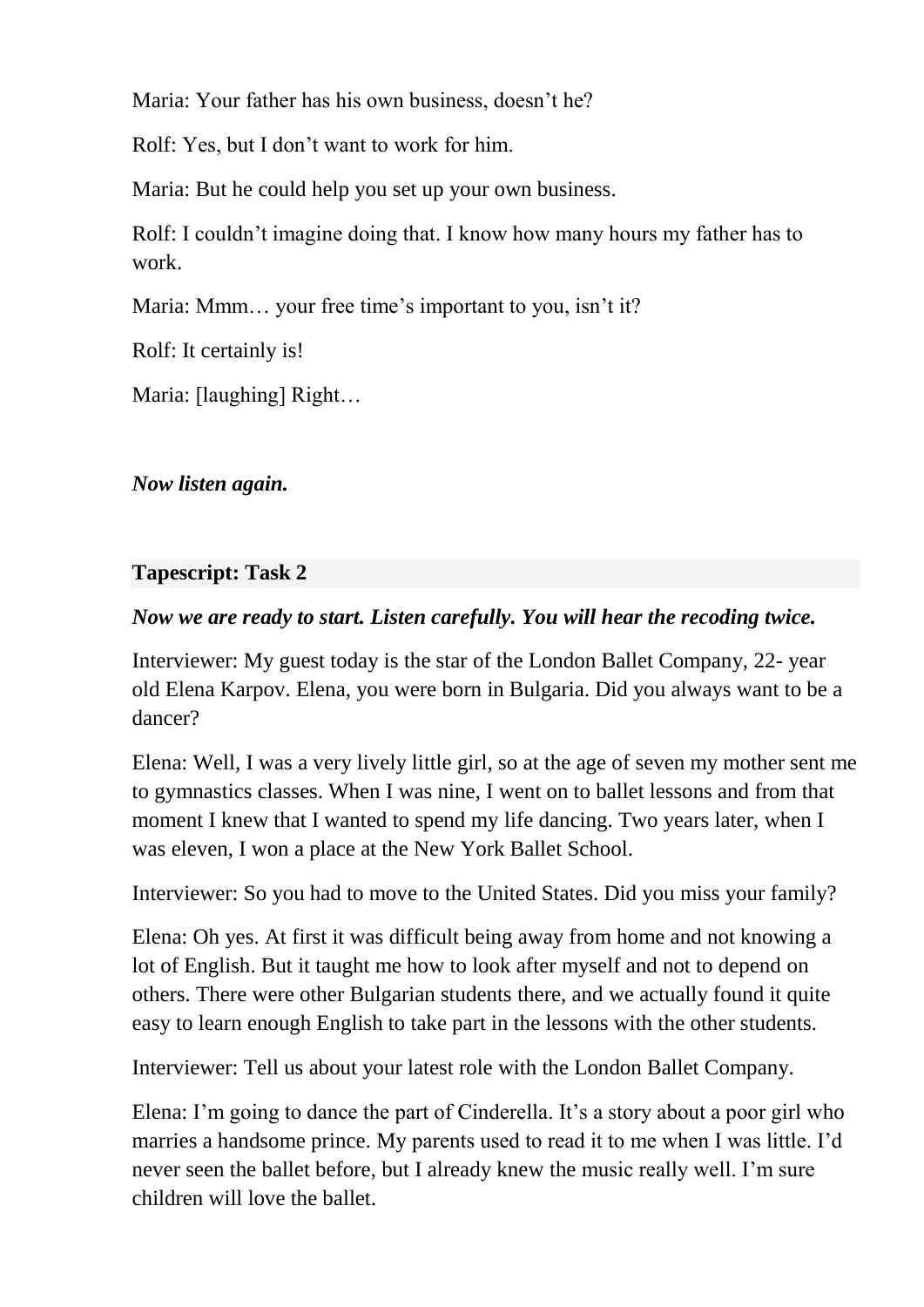Interviewer: What do you do when you're not practising or performing?

Elena: Before I joined this company I spent two weeks going round London as a tourist. I don't have time for sightseeing now, but I love trying on the latest fashions with my friends. I'm always buying new jeans and trainers. I'm not too keen on discos and nightclubs – I dance enough during the day!

Interviewer: You must have lots of fans.

Elena: Quite a few! They always ask for a photograph of me, but unfortunately I don't have many to give away. I sometimes sign their programmes instead, and if I can I give them one of the flowers I've received from the audience. They always ask for tickets, but of course that's not possible.

Interviewer: What's been the best thing that's happened in your career so far?

Elena: Well, I've been a guest dancer with ballet companies in Moscow and Vienna, and I appeared twice on television in Bulgaria and met the president! I shall never forget that! But the most satisfying thing for me is that I'm paid for doing what I really enjoy – dancing!

Interviewer: Elena, thank you for talking to us.

Elena: Thank you.

*Now listen again.*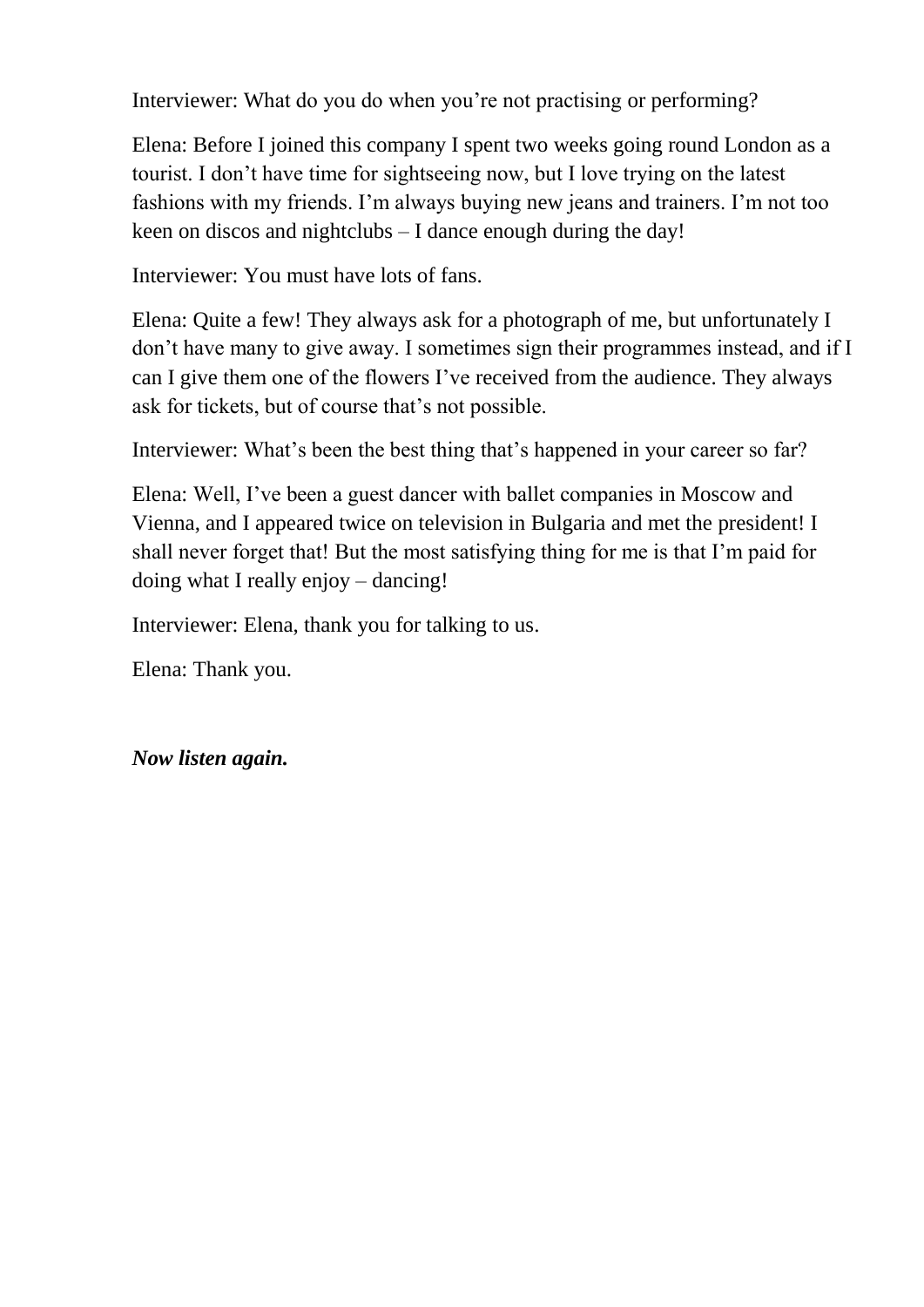## **KEYS**

## **LISTENING**

**Task 1.**

| 1. | B            |
|----|--------------|
| 2. | $\mathbf{A}$ |
| 3. | B            |
| 4. | B            |
| 5. | $\mathbf A$  |
| 6. | $\mathbf A$  |
| 7. | B            |
| 8. | $\mathbf A$  |
| 9. | B            |

**Task 2.** 

| 10. | B                       |
|-----|-------------------------|
| 11. | $\overline{\mathbf{C}}$ |
| 12. | A                       |
| 13. | $\overline{C}$          |
| 14. | $\mathbf{A}$            |
| 15. | B                       |

# **READING**



| 1              | B           |
|----------------|-------------|
| $\overline{2}$ | B           |
| 3              | B           |
| 4              | $\mathbf A$ |
| 5              | B           |
| 6              | A           |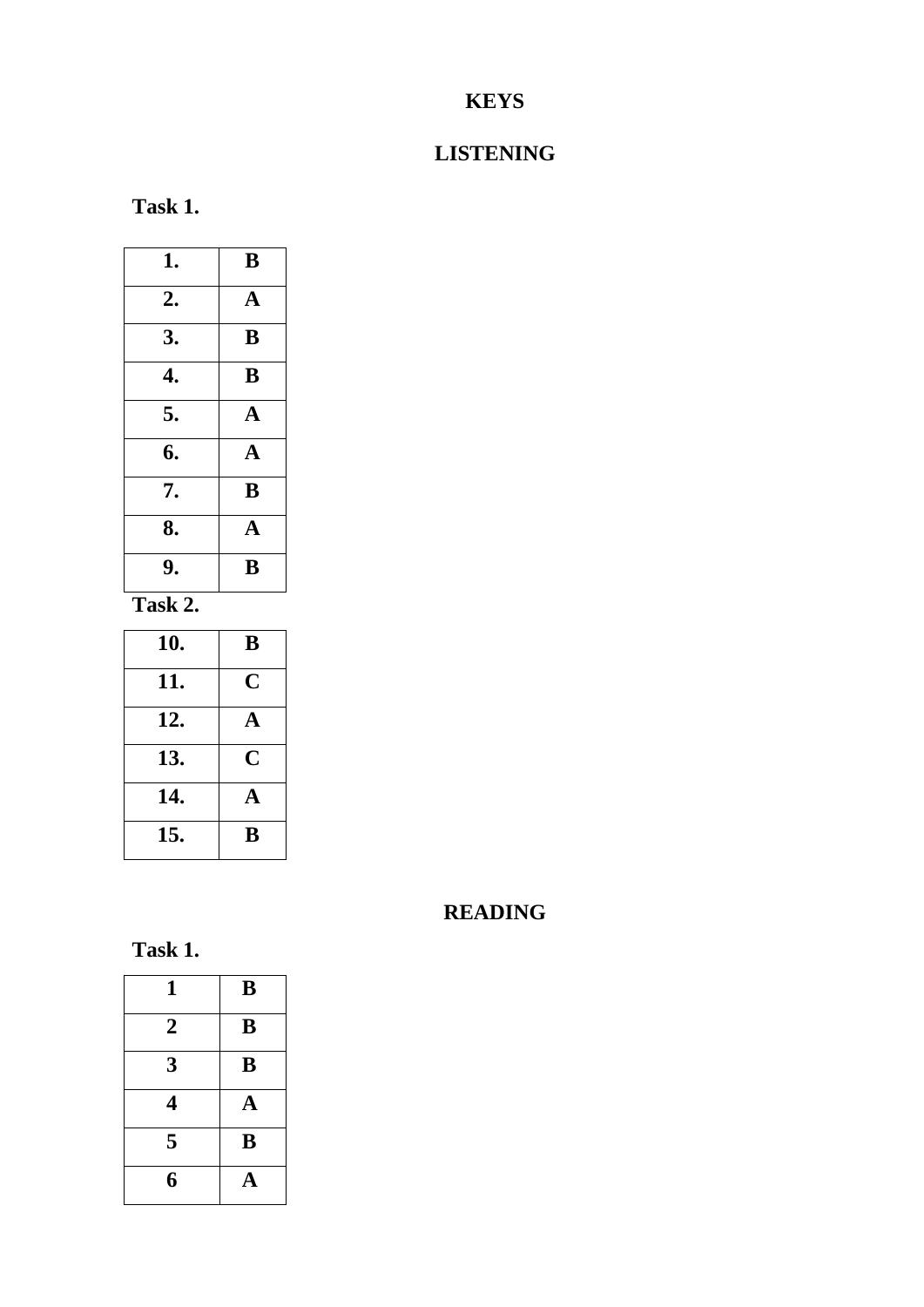| 7  | B |
|----|---|
| 8  | B |
| 9  | A |
| 10 | A |

### **USE OF ENGLISH**

| $\mathbf{1}$   | $\, {\bf B}$   |
|----------------|----------------|
| $\overline{2}$ | $\overline{C}$ |
| $\overline{3}$ | $\bf{B}$       |
| $\overline{4}$ | $\mathbf{A}$   |
| $\overline{5}$ | D              |
| 6              | $\mathbf{A}$   |
| $\overline{7}$ | B              |
| 8              | D              |
| $\overline{9}$ | $\overline{C}$ |

## **Task 2**

| 10 | B              |
|----|----------------|
| 11 | B              |
| 12 | V              |
| 13 | V              |
| 14 | A              |
| 15 | $\overline{C}$ |

# **Task 3**

| 16 | F |
|----|---|
| 17 | T |
| 18 | F |
| 19 | F |
| 20 | F |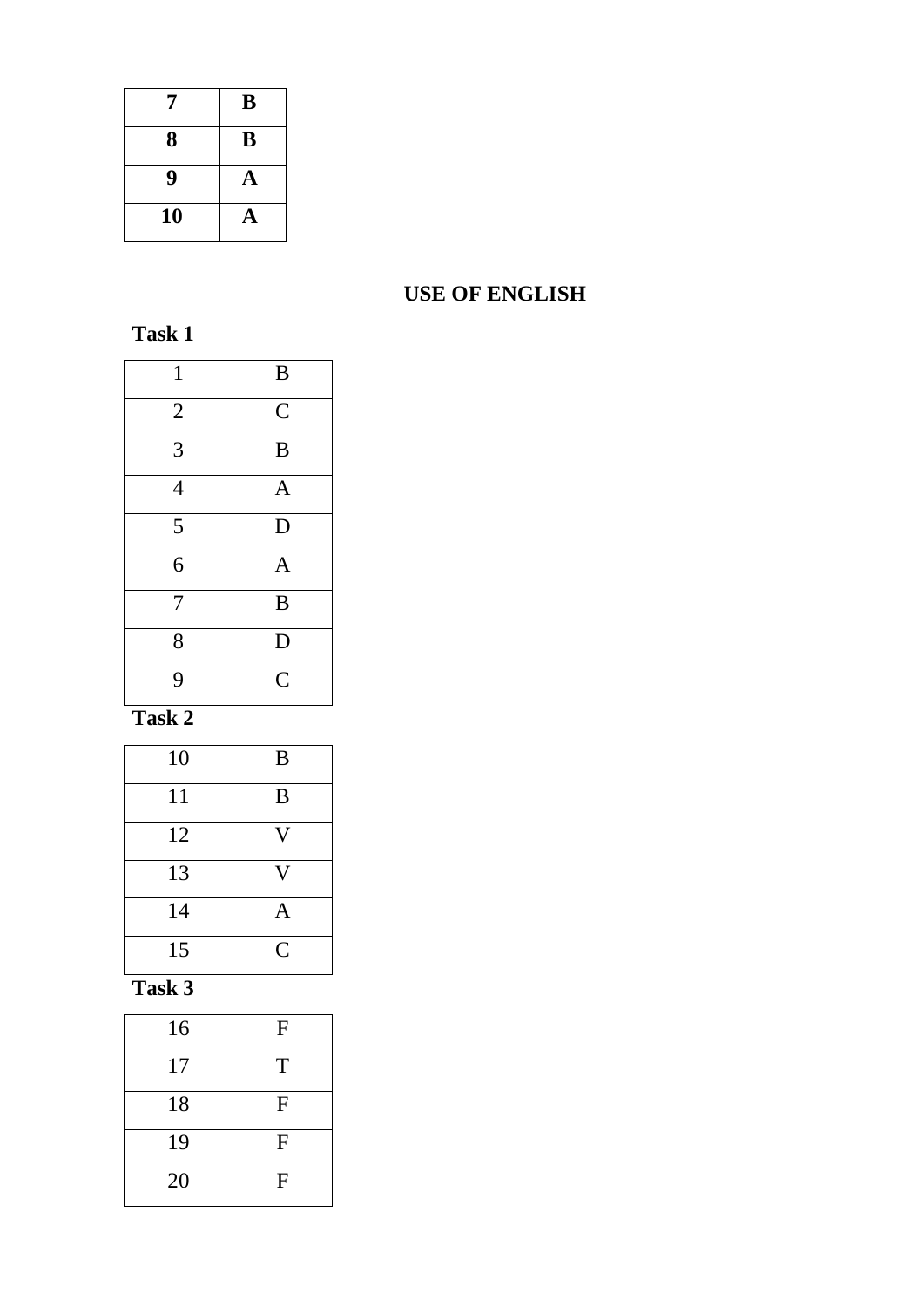#### **Критерии оценивания и подсчет баллов**

**Listening** –максимальное количество баллов **15. Задание проверяется по ключам. Каждый правильный ответ оценивается в 1 балл.** За неверный ответ или отсутствие ответа выставляется 0 баллов.

**Reading -** максимальное количество баллов **10. Задание проверяется по ключам. Каждый правильный ответ оценивается в 1 балл.** За неверный ответ или отсутствие ответа выставляется 0 баллов.

**Use of English -** максимальное количество баллов **20. Задание проверяется по ключам. Каждый правильный ответ оценивается в 1 балл.** За неверный ответ или отсутствие ответа выставляется 0 баллов.

**Writing -** максимальное количество баллов **10. Задание оценивается по Критериям оценивания.** 

**При подведении итогов баллы за все конкурсы суммируются.** 

**Максимальное количество баллов за все конкурсы – 55 баллов.**

**Оценивание письменной речи** производится по составленным методической комиссией Критериям оценивания и включает следующие этапы:

- фронтальная проверка одной (случайно выбранной и отксерокопированной для всех экспертов) работы;

- обсуждение выставленных оценок с целью выработки сбалансированной модели проверки;

- индивидуальная проверка работ: каждая работа проверяется в обязательном порядке двумя экспертами, которые работают независимо друг от друга (никаких пометок на оригиналах работ не допускается, эксперты работают со сканами работ участников), каждый эксперт заносит свои оценки в свой протокол оценивания;

- если расхождение в оценках экспертов не превышает двух баллов, то выставляется средний балл. Например, если первый эксперт ставит 9 балов, а второй 8 баллов, выставляется итоговая оценка в 9 баллов; если первый эксперт ставит 9 балов, а второй 7 баллов, выставляется итоговая оценка в 8 баллов;

В сложных случаях (при расхождении оценок членов жюри в 3 балла) письменная работа перепроверяется третьим членом жюри из числа наиболее опытных экспертов. Оценка третьего эксперта является окончательной и заносится в итоговую ведомость (при условии, что оценка третьего эксперта отличается от оценки предыдущих экспертов не более, чем на три балла).

При расхождении оценок двух членов жюри в четыре и более баллов или при расхождении оценки третьего эксперта с оценками предыдущих экспертов в четыре и более баллов работа проверяется комиссией. Комиссия формируется председателем жюри. В комиссию должны войти председатель жюри и все эксперты, принимавшие участие в проверке данной работы. Решение об итоговой оценке работы принимает председатель жюри.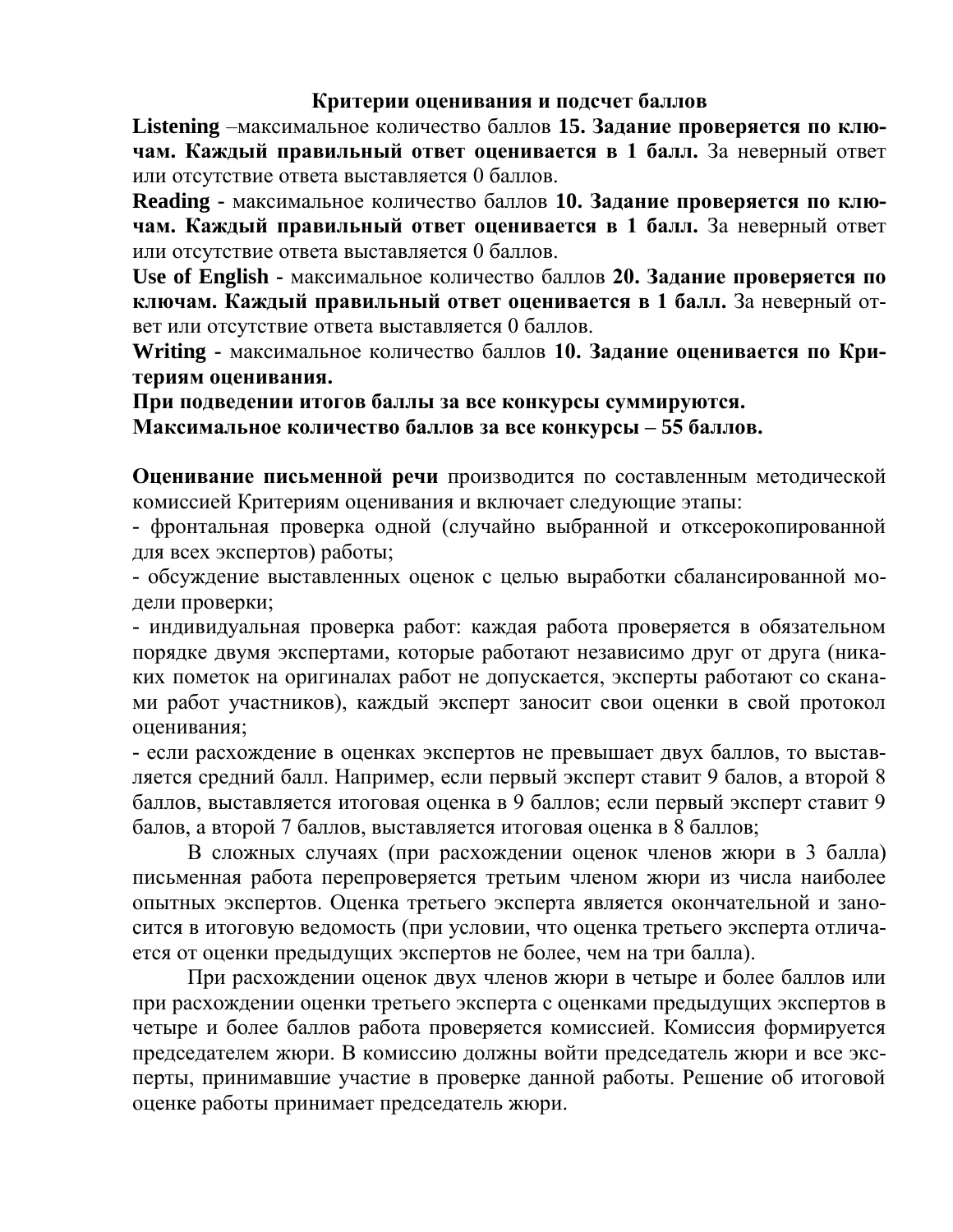### **WRITING**

#### **Максимальное количество баллов: 10**

### **Внимание!**

# **При оценке 0 по критерию "Содержание" выставляется общая оценка 0.**

| Содержание<br>(максимум 3<br>балла)                                                                                                                                                                                                                                                                                                                | Организация<br>(максимум 2<br>балла)                                                                                                                                                                                                                    | Лексика<br>(максимум 2<br>балла)                                                                                                                                                                                | Грамматика<br>(максимум 2<br>балла)                                                                                                                                                        | Орфография и<br>пунктуация<br>(максимум 1<br>балл) |
|----------------------------------------------------------------------------------------------------------------------------------------------------------------------------------------------------------------------------------------------------------------------------------------------------------------------------------------------------|---------------------------------------------------------------------------------------------------------------------------------------------------------------------------------------------------------------------------------------------------------|-----------------------------------------------------------------------------------------------------------------------------------------------------------------------------------------------------------------|--------------------------------------------------------------------------------------------------------------------------------------------------------------------------------------------|----------------------------------------------------|
| 3 балла<br>Коммуникатив-<br>ная задача полно-<br>стью решена -<br>составлен рассказ<br>по заданным па-<br>раметрам. Объем<br>работы либо со-<br>ответствует за-<br>данному, либо<br>отклоняется от<br>него не более чем<br>на 10% в сторону<br>увеличения (не<br>более 110 слов)<br>или на 10% в сто-<br>рону уменьшения<br>(не менее 90<br>слов). |                                                                                                                                                                                                                                                         |                                                                                                                                                                                                                 |                                                                                                                                                                                            |                                                    |
| 2 балла<br>Коммуникатив-<br>ная задача реше-<br>на частично - со-<br>ставленный текст<br>является расска-<br>зом с заданными<br>параметрами.<br>Однако в работе<br>не раскрыт один<br>из перечислен-<br>ных в задании<br>аспектов, или два<br>аспекта раскрыты<br>не полностью.                                                                    | 2 балла<br>Работа не со-<br>держит ошибок<br>с точки зрения<br>КОМПОЗИЦИИ:<br>имеется четкая<br>структура и<br>правильное де-<br>ление на абзацы.<br>Отсутствуют<br>нарушения ло-<br>гики изложения,<br>используются<br>средства логи-<br>ческой связи. | 2 балла<br>Участник де-<br>монстрирует<br>словарный за-<br>пас, достаточ-<br>ный для состав-<br>ления описания<br>на заданную те-<br>му. В работе со-<br>держатся 1-2<br>негрубые лек-<br>сические ошиб-<br>KИ. | 2 балла<br>Участник де-<br>монстрирует<br>грамотное и<br>уместное упот-<br>ребление грам-<br>матических<br>структур. В ра-<br>боте содержатся<br>1-2 негрубые<br>грамматические<br>ошибки. |                                                    |